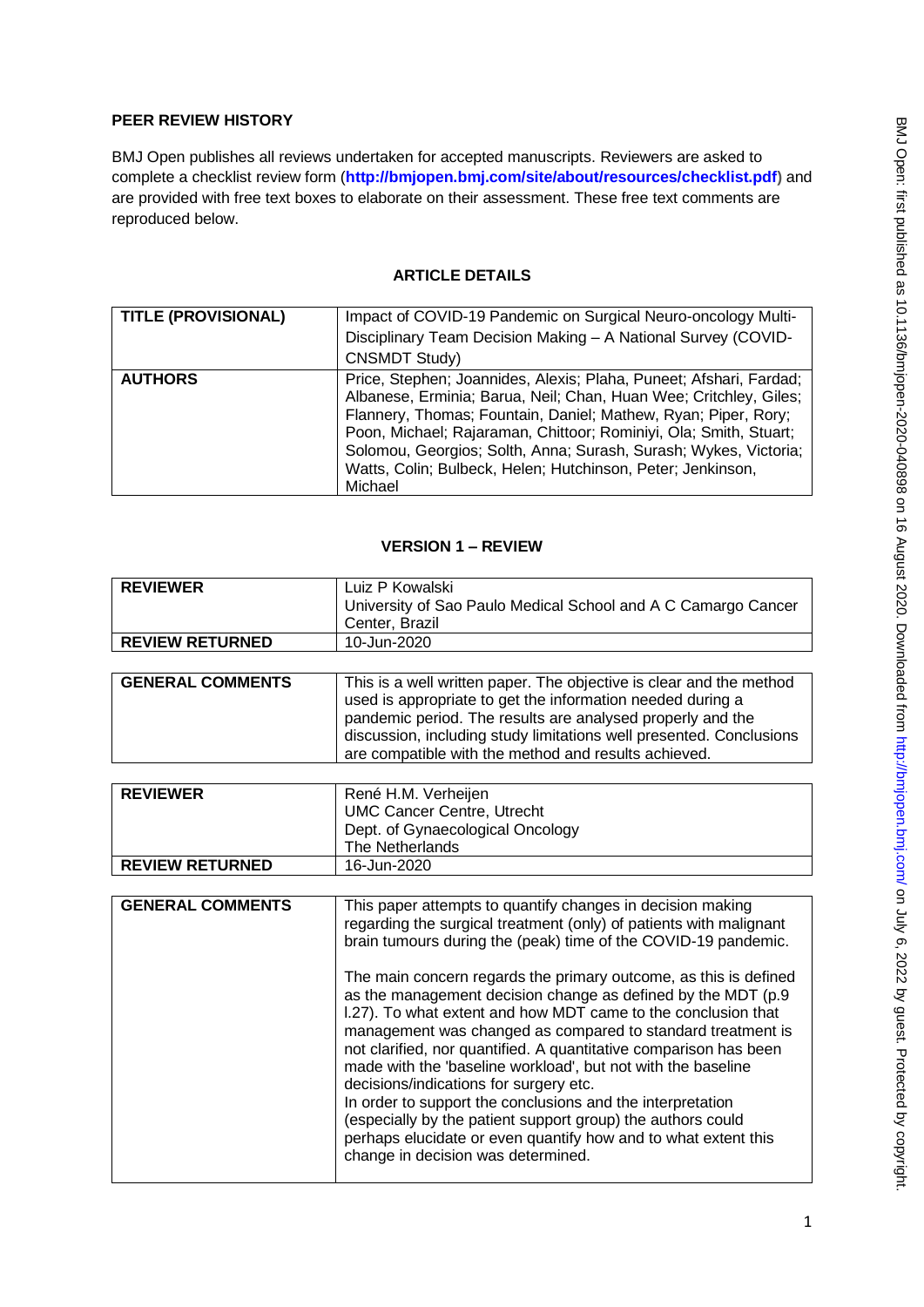| Minor points:<br>- p.11, I.27 there is no correlation found between changes in initial<br>management and neither number of patients discussed, nor with<br>number of operations. A bird's eye view of table 1, however, does<br>at least suggest a correlation between the latter two, thus<br>suggesting that the decrease in number of operations is a (logical)<br>result of a decrease of patients presented. Was the 10% change in<br>decision too small to be reflected in a change in operations?<br>Other explanations?                                      |
|----------------------------------------------------------------------------------------------------------------------------------------------------------------------------------------------------------------------------------------------------------------------------------------------------------------------------------------------------------------------------------------------------------------------------------------------------------------------------------------------------------------------------------------------------------------------|
| - it is suggested that, at least for Group B, use of the private sector<br>could achieve allocation of sufficient oncology lists. It would be<br>interesting to see to what extent this solution was used and could<br>the authors explain whether only non-oncological patients were<br>referred to the private sector or also oncological patients ? This<br>should also be discussed in the wake of data from the COVID-19<br>period indicating that cancellations were less likely to occur in the<br>private sector (Jean e.a., Acta Neurochir 7th April 2020). |
| - Finally, could the authors speculate or quantify on the reasons<br>why no surgery was performed in the 90 cases in whom this<br>normally would have been recommended ? Did additional factors<br>like age or condition also play a factor, was this decision always<br>made because of lack of theatre capacity?                                                                                                                                                                                                                                                   |
| Kiran Turaga<br>University of Chicago<br><b>USA</b><br>17-Jun-2020                                                                                                                                                                                                                                                                                                                                                                                                                                                                                                   |
|                                                                                                                                                                                                                                                                                                                                                                                                                                                                                                                                                                      |
| The authors provide an analysis of neurosugical units and<br>describe the change in the MDT management for cancer patients<br>due to the COVID crisis. They further break down units based on                                                                                                                                                                                                                                                                                                                                                                        |
| the number of cases or competing interests and find that the<br>differences in management were further amplified.                                                                                                                                                                                                                                                                                                                                                                                                                                                    |
| This is an interesting paper, but the research could have delved<br>further into the question at hand.<br>$\cdots$                                                                                                                                                                                                                                                                                                                                                                                                                                                   |

|                         | <b>USA</b>                                                                                                                                                                                                                                                                                                                                                                                                                                                                                                                                                     |
|-------------------------|----------------------------------------------------------------------------------------------------------------------------------------------------------------------------------------------------------------------------------------------------------------------------------------------------------------------------------------------------------------------------------------------------------------------------------------------------------------------------------------------------------------------------------------------------------------|
| <b>REVIEW RETURNED</b>  | 17-Jun-2020                                                                                                                                                                                                                                                                                                                                                                                                                                                                                                                                                    |
|                         |                                                                                                                                                                                                                                                                                                                                                                                                                                                                                                                                                                |
| <b>GENERAL COMMENTS</b> | The authors provide an analysis of neurosugical units and<br>describe the change in the MDT management for cancer patients<br>due to the COVID crisis. They further break down units based on<br>the number of cases or competing interests and find that the<br>differences in management were further amplified.                                                                                                                                                                                                                                             |
|                         | This is an interesting paper, but the research could have delved<br>further into the question at hand.<br>1. For instance, if the management was changed in 10% of<br>patients, did that lead to different outcomes for patients, or were<br>they identical? Given the short follow up, I understand not having<br>survival outcomes, but perhaps resectability or completenes of<br>resection rates?                                                                                                                                                          |
|                         | 2. I think clear understanding of local factors is important to<br>understand the implications of the analysis. Firstly, were MDTs<br>conducted virtually or in person at all institutions? Were all<br>physicians involved or were certain demographics of physicians<br>excluded (eg >65)? Was there an association between testing<br>rates, covid positivity rates, healthcare worker positivity, ICU bed<br>shortage and PPE usage to the recommendation? The authors<br>comment for instance group A had less covid cases, but data<br>would be welcome. |
|                         | 3. Are all patients managed according to a pre-specified pathway<br>and there were 10% deviance from the pathway, or was this a<br>subjective assessment of change from what might have been done<br>if not for COVID?<br>4. Can the group include the neurosurgical units from London too?<br>This would give them a control of practices in a higher incidence<br>zone and may support their suggestion that a lower incidence of<br>covid leads to less change.                                                                                             |

**REVIEWER** Kiran Turaga

BMJ Open: first published as 10.1136/bmjopen-2020-040898 on 16 August 2020. Downloaded from http://bmjopen.bmj.com/ on July 6, 2022 by guest. Protected by copyright BMJ Open: first published as 10.1136/bmjopen-2020-040898 on 16 August 2020. Downloaded from <http://bmjopen.bmj.com/> on July 6, 2022 by guest. Protected by copyright.

2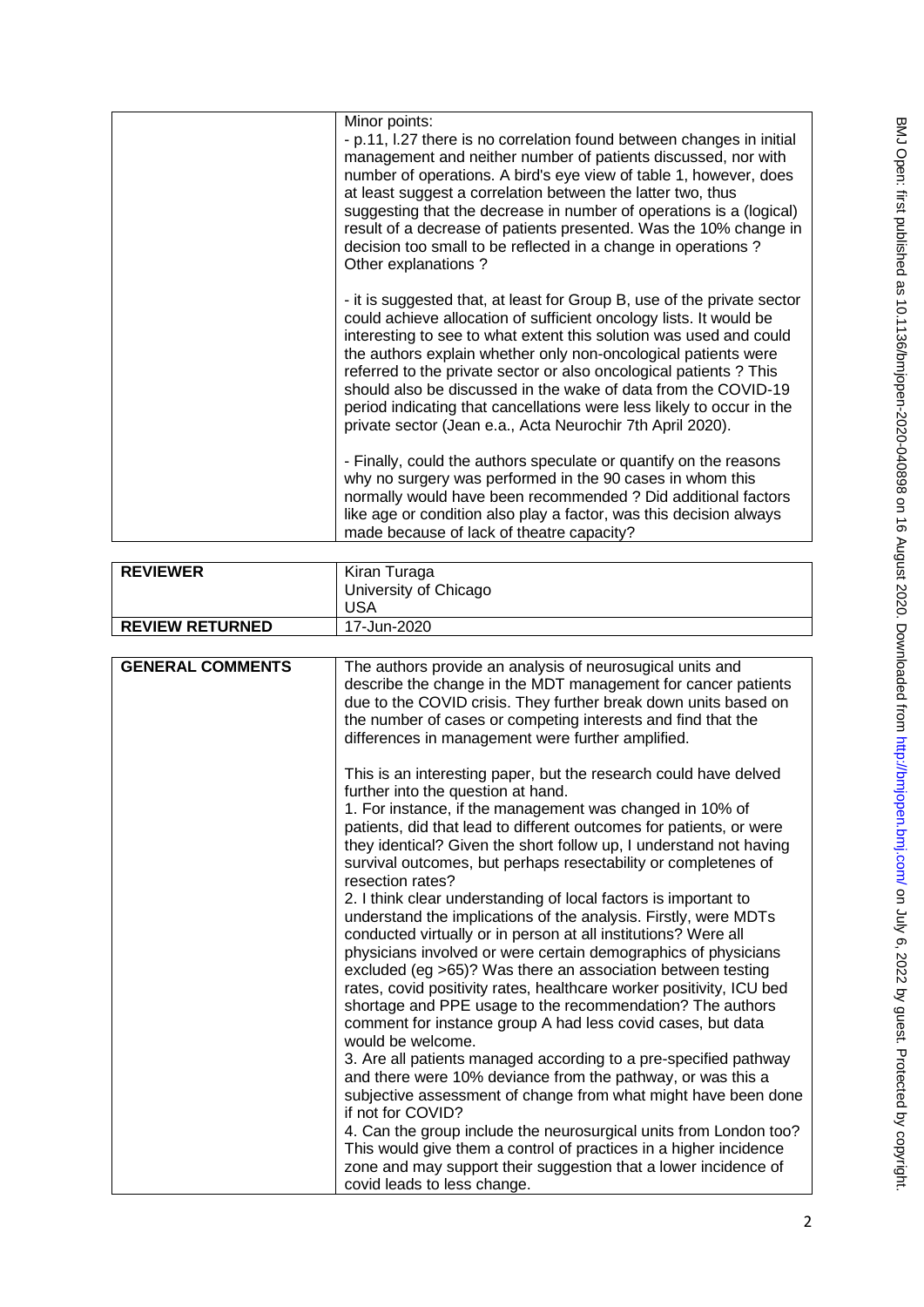## **VERSION 1 – AUTHOR RESPONSE**

Reviewers Comments to Author:

# **Reviewer: 1 Reviewer Name: Luiz P Kowalski Institution and Country: University of Sao Paulo Medical School and A C Camargo Cancer Center, Brazil**

Please state any competing interests or state 'None declared': None.

This is a well written paper. The objective is clear and the method used is appropriate to get the information needed during a pandemic period. The results are analysed properly and the discussion, including study limitations well presented. Conclusions are compatible with the method and results achieved.

Thank you for your kind comments.

## **Reviewer: 2 Reviewer Name: René H.M. Verheijen Institution and Country: UMC Cancer Centre, Utrecht Dept. of Gynaecological Oncology, The Netherlands**

Please state any competing interests or state 'None declared': None declared

This paper attempts to quantify changes in decision making regarding the surgical treatment (only) of patients with malignant brain tumours during the (peak) time of the COVID-19 pandemic.

The main concern regards the primary outcome, as this is defined as the management decision change as defined by the MDT (p.9 l.27). To what extent and how MDT came to the conclusion that management was changed as compared to standard treatment is not clarified, nor quantified. A quantitative comparison has been made with the baseline workload, but not with the baseline decisions/indications for surgery etc.

In order to support the conclusions and the interpretation (especially by the patient support group) the authors could perhaps elucidate or even quantify how and to what extent this change in decision was determined.

We agree that this is the key primary outcome and we have not described this enough. Reviewer 3 makes a similar point. To deal with this point we have introduced a paragraph in the Methods section. "*The primary outcome measure in this study is the change in MDT decision making. This was determined by each MDT. At each MDT meeting the project lead would review the decisions made for every patient with the rest of the team and decide whether this decision had differed from their normal practice due to COVID*."

We agree that this outcome measure has a degree of subjectivity and mention this as a limitation to our study in the Discussion section. We have included the sentence "*Our primary outcome measure was, by its nature, pragmatic. This introduces some subjectivity between units as to what they defined as a change in management. As most of these changes involved no surgery or a change in surgical intent, we believe project leads reported significant changes in management that this study sought to explore*."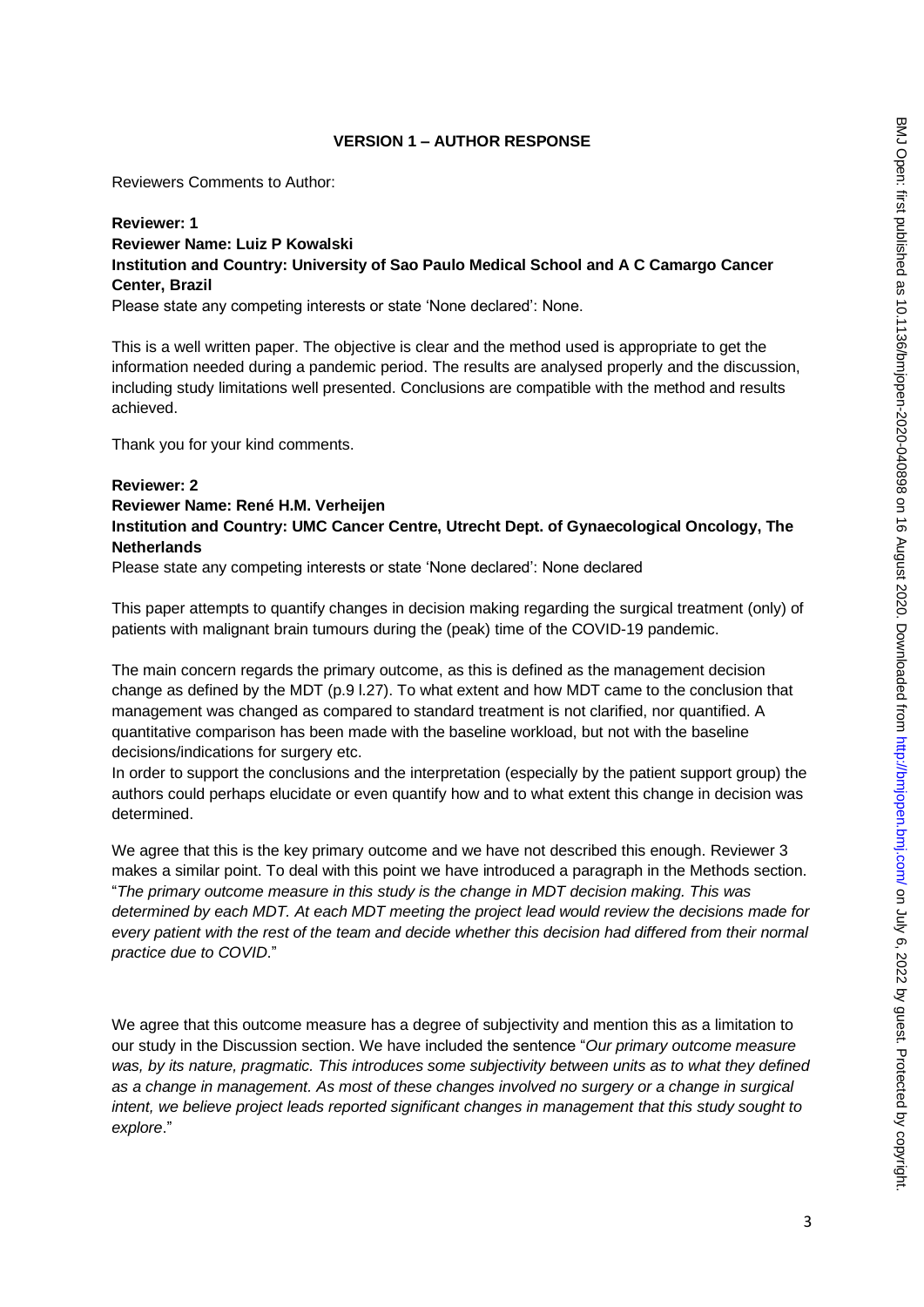The nature of this makes quantitative measures very difficult. Figure 1 shows that there is no clear correlation with this decision making and workload – with Group B had high numbers of patients discussed but low number of changed management.

#### Minor points:

- p.11, l.27 there is no correlation found between changes in initial management and neither number of patients discussed, nor with number of operations. A bird's eye view of table 1, however, does at least suggest a correlation between the latter two, thus suggesting that the decrease in number of operations is a (logical) result of a decrease of patients presented. Was the 10% change in decision too small to be reflected in a change in operations ? Other explanations ?

I am not fully sure I understand this question. As you would expect there would be a correlation between number of patients discussed and number operated. The variation in changes in decision were due to other actions units did. That is why we used the groupings from the funnel plot.

- it is suggested that, at least for Group B, use of the private sector could achieve allocation of sufficient oncology lists. It would be interesting to see to what extent this solution was used and could the authors explain whether only non-oncological patients were referred to the private sector or also oncological patients ? This should also be discussed in the wake of data from the COVID-19 period indicating that cancellations were less likely to occur in the private sector (Jean e.a., Acta Neurochir 7th April 2020).

This was used for all patients from this unit – including oncological patients. I have now added to this in the results with the sentence – "[using the private hospital sector]…*to provide space to treat brain tumour patients*". I have used the helpful reference and mentioned this in the discussion in paragraph 3 – the end of that paragraph has the following sentence: "*Our findings complement other studies that have shown that the use of the private sector during this COVID pandemic results in less disruption to services.[11]*"

- Finally, could the authors speculate or quantify on the reasons why no surgery was performed in the 90 cases in whom this normally would have been recommended ? Did additional factors like age or condition also play a factor, was this decision always made because of lack of theatre capacity ?

We have some information on this from the project leads comments. I have now added a couple of sentences to Paragraph 2 of the Results: "*Information from project leads suggest the majority of these patients were elderly and had poor performance status. Other reasons for not operating were patients*  with low-grade gliomas or meningiomas whose surgery was deferred until after the critical phase of *the pandemic.*"

**Reviewer: 3 Reviewer Name: Kiran Turaga Institution and Country: University of Chicago, USA** Please state any competing interests or state 'None declared': None declared

The authors provide an analysis of neurosugical units and describe the change in the MDT management for cancer patients due to the COVID crisis. They further break down units based on the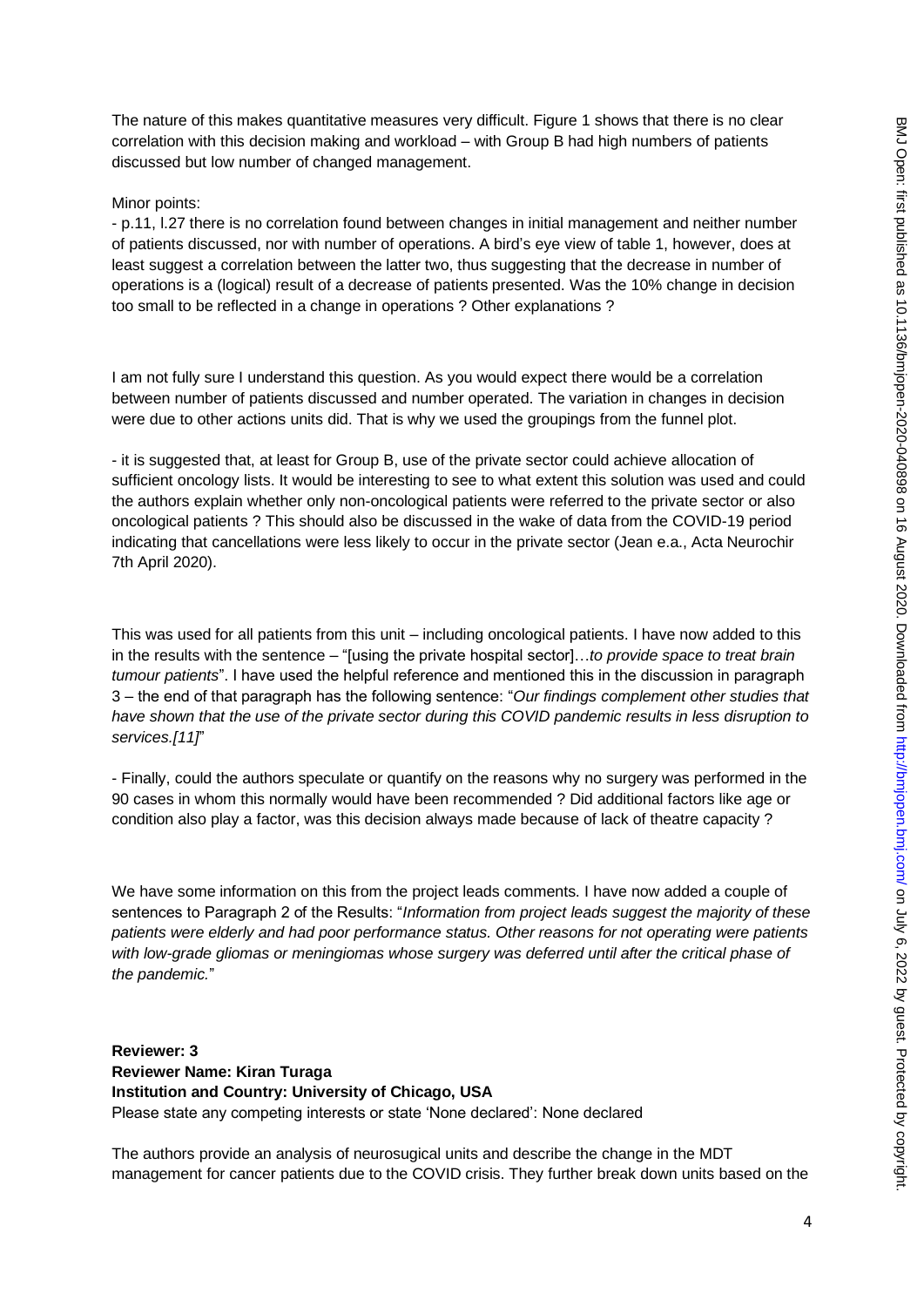number of cases or competing interests and find that the differences in management were further amplified.

This is an interesting paper, but the research could have delved further into the question at hand. 1. For instance, if the management was changed in 10% of patients, did that lead to different outcomes for patients, or were they identical? Given the short follow up, I understand not having survival outcomes, but perhaps resectability or completeness of resection rates?

This study was not designed to answer such questions. We do have a little information on whether COVID impacted on this – only 15 patients (11.5% of those whose treatment was changed) had a change in extent of surgery.

2. I think clear understanding of local factors is important to understand the implications of the analysis. Firstly, were MDTs conducted virtually or in person at all institutions? Were all physicians involved or were certain demographics of physicians excluded (eg >65)? Was there an association between testing rates, covid positivity rates, healthcare worker positivity, ICU bed shortage and PPE usage to the recommendation? The authors comment for instance group A had less covid cases, but data would be welcome.

The first part about how the MDTs were conducted is important. We actually collected that data and have now included this in the RESULTS section. I've added two sentences: "*In all units the functioning of the MDT changed with 8 units (33%) moving to fully video conferencing, all of the other units would limit attendance to a smaller number of senior representatives of different specialities (e.g. neurosurgery, oncology, radiology etc). 4 units (17%) reduced the duration of the meeting*."

As for the differences in COVID rates –this was not possible to measure accurately due the the large geographical catchment areas for the neurosurgical units that make assessment of incidence extremely difficult using the published data available. I think the reviewer has misunderstood my description of Group A – it isn't that hey had lower COVID positivity rates (we didn't measure this) but the study lead at those units commented that their department was less affected by COVID. I've clarified this by adding new "*brain tumours*" to explain the lower numbers of patients, and have changed the next sentence to start with "*Project leads commented that COVID had less impact on their units or…*".

The key point about the variation in incidence was that our survey period corresponded to the peak of cases in every region. We have alluded to this in the discussion where we have added, in the limitations about regional variation "*The dates of our survey, however, correspond to the peak in cases for every geographical region*"

3. Are all patients managed according to a pre-specified pathway and there were 10% deviance from the pathway, or was this a subjective assessment of change from what might have been done if not for COVID?

This was a subjective decision that all MDTs made about how they would manage individual patients. Please see reviewer 2, as this is similar. I have outlined this in more detail in the methods section.

4. Can the group include the neurosurgical units from London too? This would give them a control of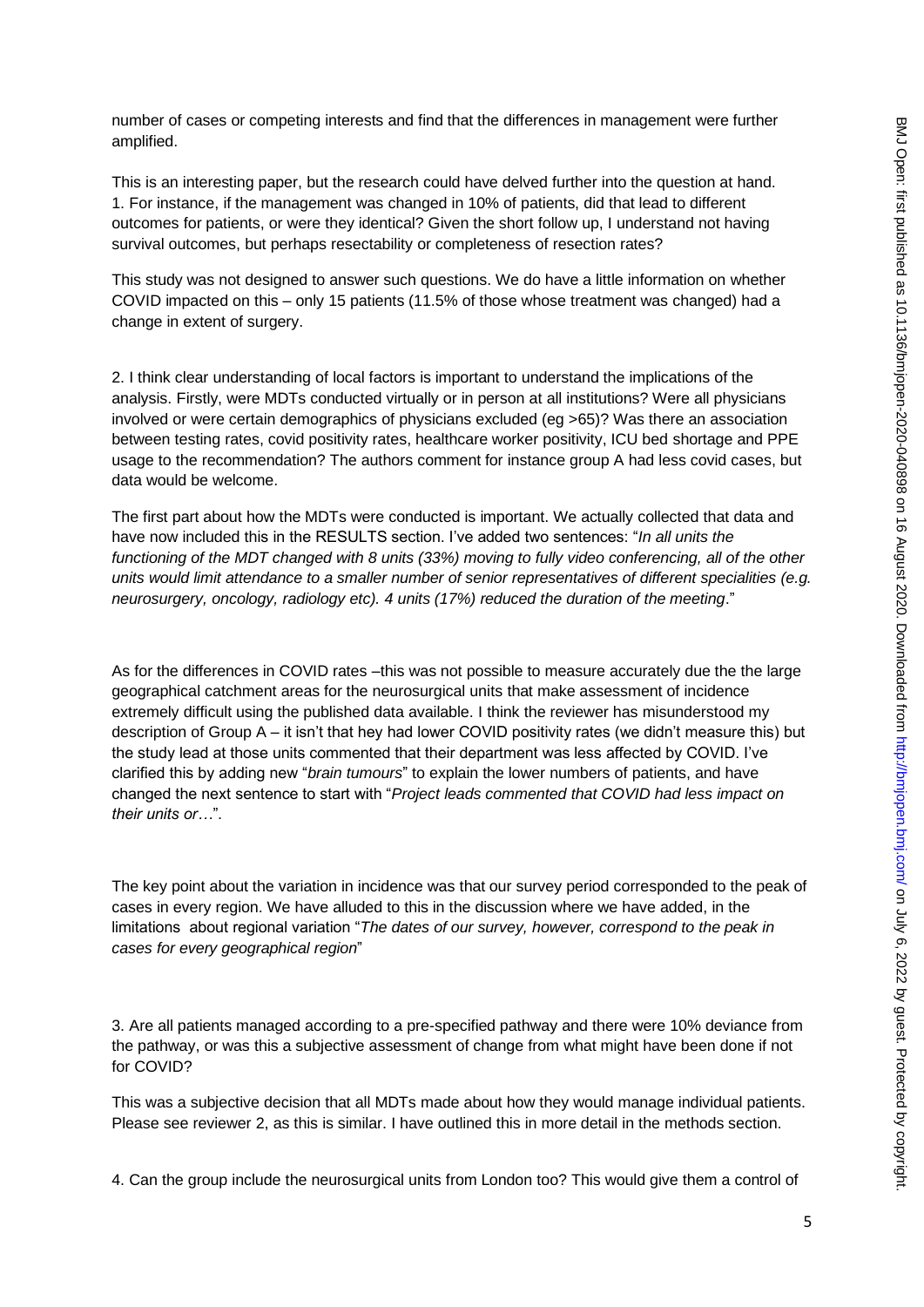practices in a higher incidence zone and may support their suggestion that a lower incidence of covid leads to less change.

As this data was collected prospectively we would not be able to get this data now. The idea of different incidence zones is really interesting and is something we did try to look at but found it not possible for reasons given in the response to Q2 above.

| <b>REVIEWER</b>         | René H.M. Verheijen                                                       |
|-------------------------|---------------------------------------------------------------------------|
|                         | UMC Cancer Centre Utrecht, Dept. of Gynaecological Oncology               |
| <b>REVIEW RETURNED</b>  | 04-Jul-2020                                                               |
|                         |                                                                           |
| <b>GENERAL COMMENTS</b> | The authors have adequately and to the best of their abilities            |
|                         | reacted to the issues raised by the 3 reviewers.                          |
|                         | My verdict that the study design is 'not appropriate to answer the        |
|                         | study question' merely reflects the fact that, as discussed by the        |
|                         | authors, the study parameters (i.e. decision to change treatment)         |
|                         | are subjective and not measurable. As explained by the authors,           |
|                         | this is inherent to this type of study                                    |
|                         | Otherwise the results of this study are very informative.                 |
|                         |                                                                           |
| <b>REVIEWER</b>         | Kiran Turaga                                                              |
|                         | University of Chicago, USA                                                |
| <b>REVIEW RETURNED</b>  | 20-Jul-2020                                                               |
|                         |                                                                           |
| <b>GENERAL COMMENTS</b> | The authors have attempted to address my previous concerns. I             |
|                         | understand the limitations of the dataset. I am concerned about           |
|                         | the implications of posing this study as an original research article,    |
|                         | which is fraught with several biases, such as the subjective              |
|                         | change in management pathways, the heterogeneous changes in               |
|                         | tumor board composition, the subjective assessment of how much            |
|                         | COVID affected their unit. This would make their study not                |
|                         | reproducible, and certainly difficult to infer from.                      |
|                         |                                                                           |
|                         | However, in the time of this unique pandemic, this paper has              |
|                         | relevant information about the real world experience seen by              |
|                         | neurosurgical units in the UK. For that reason, I would support           |
|                         | publication of this article as a special report/brief report or a journal |
|                         | format that does not indicate a rigorous scientific basis but rather      |
|                         | an article of interest to the readership.                                 |

### **VERSION 2 – REVIEW**

### **VERSION 2 – AUTHOR RESPONSE**

#### RESPONSE TO REVIEWERS COMMENTS - R2

We understand reviewer 3 comments about the experimental design. We would have loved a more detailed study that provided patient-level data, but such a study would have been impossible to collect in a rapid timescale during the middle of a pandemic. We agree with the reviewers comment that our data provides 'real-world data' that shows the impact and, we believe, shows potential ways to abrogate any second wave of infection.